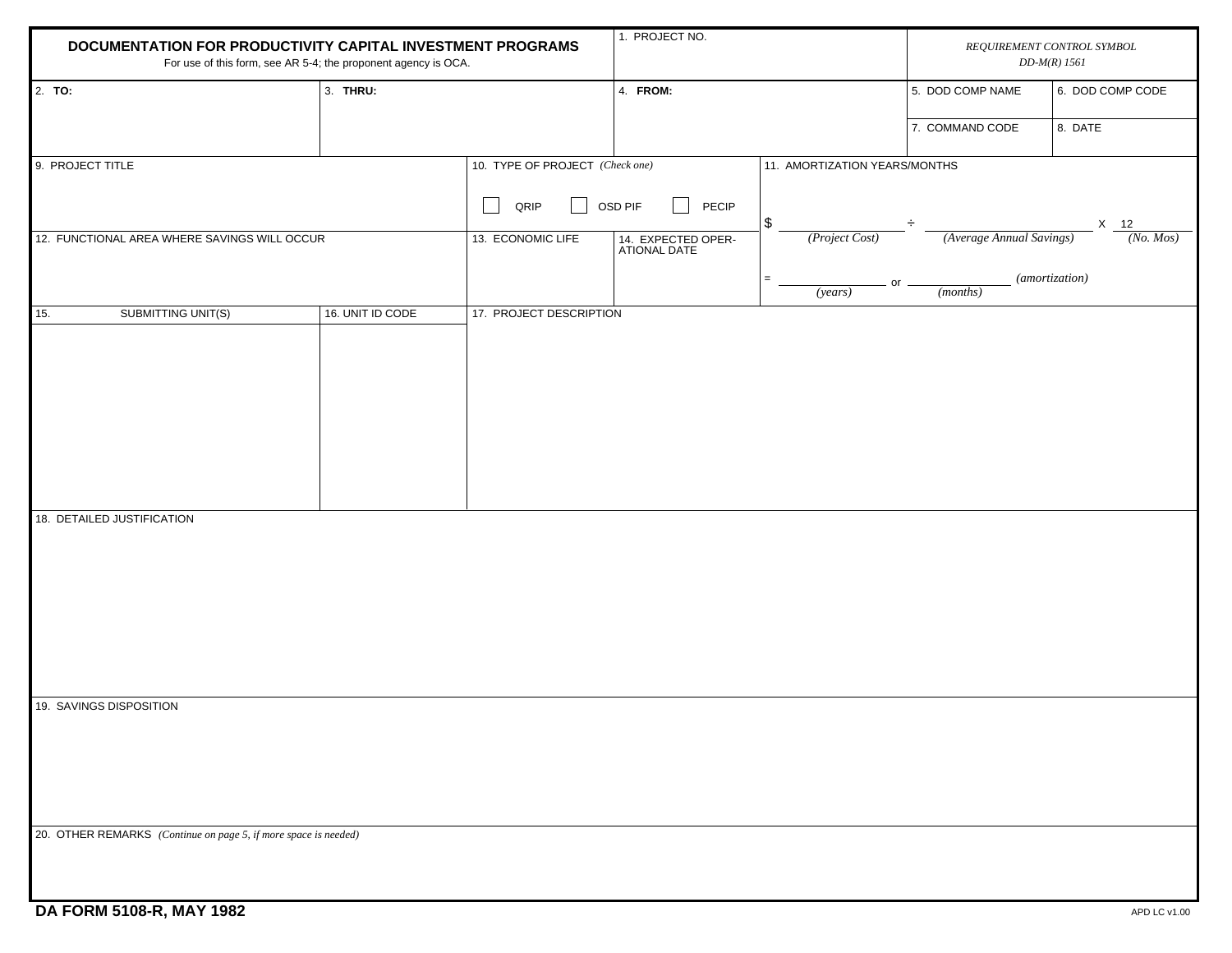| 21a<br>SUMMARY OF DOLLAR SAVINGS<br>(ROUND OFF TO THE NEAREST DOLLAR)          |                                                                                                                                     |        |       |       |        |        |                    |       |        |  |  |  |  |  |  |
|--------------------------------------------------------------------------------|-------------------------------------------------------------------------------------------------------------------------------------|--------|-------|-------|--------|--------|--------------------|-------|--------|--|--|--|--|--|--|
| Attach computation sheet identifying the method and source of data for savings |                                                                                                                                     |        |       |       |        |        |                    |       |        |  |  |  |  |  |  |
| SAVINGS                                                                        | PROPOSED METHOD<br>PRESENT                                                                                                          |        |       |       |        |        | DIFFERENCE/SAVINGS |       |        |  |  |  |  |  |  |
| <b>BREAKOUT</b>                                                                | <b>METHOD</b>                                                                                                                       | 1ST YR | 2D YR | 3D YR | 4TH YR | 1ST YR | 2D YR              | 3D YR | 4TH YR |  |  |  |  |  |  |
| SALARY/LABOR/<br><b>OVERTIME</b>                                               |                                                                                                                                     |        |       |       |        |        |                    |       |        |  |  |  |  |  |  |
| MATERIAL/<br><b>SUPPLIES</b>                                                   |                                                                                                                                     |        |       |       |        |        |                    |       |        |  |  |  |  |  |  |
| <b>UTILITIES</b>                                                               |                                                                                                                                     |        |       |       |        |        |                    |       |        |  |  |  |  |  |  |
| MAINTENANCE/<br>REPAIR                                                         |                                                                                                                                     |        |       |       |        |        |                    |       |        |  |  |  |  |  |  |
| <b>TRANSPORTATION</b>                                                          |                                                                                                                                     |        |       |       |        |        |                    |       |        |  |  |  |  |  |  |
| <b>LEASE COSTS</b>                                                             |                                                                                                                                     |        |       |       |        |        |                    |       |        |  |  |  |  |  |  |
| SALVAGE/<br>TURN-IN                                                            |                                                                                                                                     |        |       |       |        |        |                    |       |        |  |  |  |  |  |  |
| ENERGY (Identify)                                                              |                                                                                                                                     |        |       |       |        |        |                    |       |        |  |  |  |  |  |  |
| CONTRACT COSTS                                                                 |                                                                                                                                     |        |       |       |        |        |                    |       |        |  |  |  |  |  |  |
| OTHER (Identify)                                                               |                                                                                                                                     |        |       |       |        |        |                    |       |        |  |  |  |  |  |  |
| <b>TOTALS</b>                                                                  |                                                                                                                                     |        |       |       |        |        |                    |       |        |  |  |  |  |  |  |
| $\mathfrak{b}$ .<br>PRIORITIZATION                                             |                                                                                                                                     |        |       |       |        |        |                    |       |        |  |  |  |  |  |  |
| (I)                                                                            | INTERNAL RATE OF RETURN (IRR)                                                                                                       |        |       |       |        |        |                    |       |        |  |  |  |  |  |  |
|                                                                                |                                                                                                                                     |        |       |       |        |        |                    |       |        |  |  |  |  |  |  |
|                                                                                | Based on factor and number of years economic life of the project, select the IRR from Table H-3, App H, Ch. 5, AR 5-4 = $\sim$ MRR. |        |       |       |        |        |                    |       |        |  |  |  |  |  |  |
|                                                                                |                                                                                                                                     |        |       |       |        |        |                    |       |        |  |  |  |  |  |  |
| (2)                                                                            | SAVINGS TO INVESTMENT RATIO (S/I)                                                                                                   |        |       |       |        |        |                    |       |        |  |  |  |  |  |  |
|                                                                                |                                                                                                                                     |        |       |       |        |        |                    |       |        |  |  |  |  |  |  |
|                                                                                | $(undiscounted)$ $\qquad \qquad \qquad =$ $\qquad \qquad \qquad$ S/I.                                                               |        |       |       |        |        |                    |       |        |  |  |  |  |  |  |
|                                                                                |                                                                                                                                     |        |       |       |        |        |                    |       |        |  |  |  |  |  |  |
| (3)                                                                            | RATE OF INVESTMENT PER MANPOWER SPACE (RIMS)                                                                                        |        |       |       |        |        |                    |       |        |  |  |  |  |  |  |
|                                                                                |                                                                                                                                     |        |       |       |        | _RIMS. |                    |       |        |  |  |  |  |  |  |
|                                                                                | (Manpower requivalents cannot be used in this computation.)                                                                         |        |       |       |        |        |                    |       |        |  |  |  |  |  |  |
|                                                                                |                                                                                                                                     |        |       |       |        |        |                    |       |        |  |  |  |  |  |  |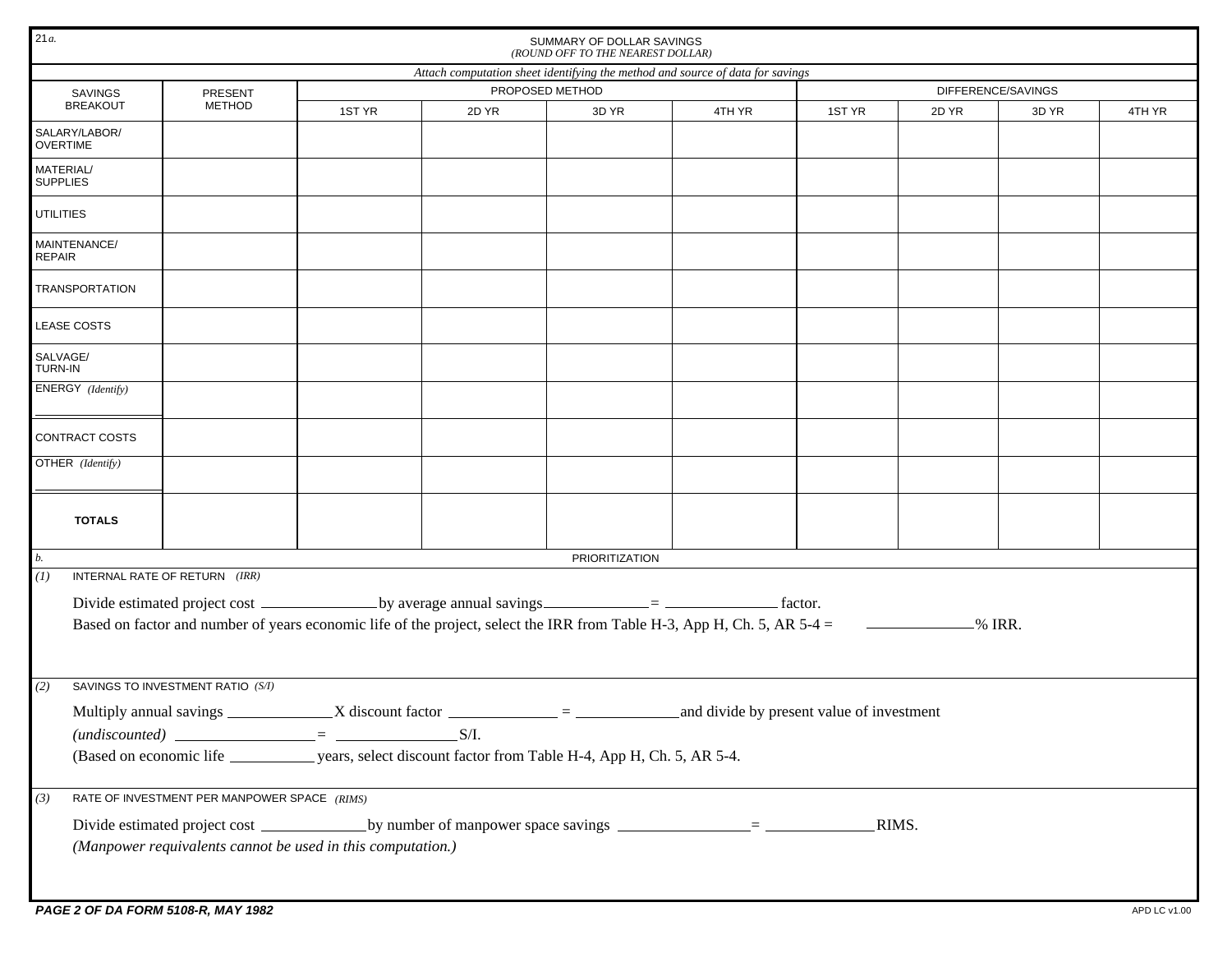| 22.                                                                                                         |                                                                                           | COST FOR PROJECT TO BECOME OPERATIONAL                                                                                                       |                  |                  |            |                                                                |                             |  |
|-------------------------------------------------------------------------------------------------------------|-------------------------------------------------------------------------------------------|----------------------------------------------------------------------------------------------------------------------------------------------|------------------|------------------|------------|----------------------------------------------------------------|-----------------------------|--|
|                                                                                                             | <b>EQUIPMENT TYPE</b>                                                                     | PROPOSED SOURCE OF PROCUREMENT                                                                                                               | UNIT PRICE       | QUANTITY         | TOTAL COST | APPROPRIATION,<br><b>BUDGET ACTIVITY</b><br>OR PROGRAM ELEMENT | FY FUNDS<br><b>REQUIRED</b> |  |
|                                                                                                             | $\boldsymbol{a}$                                                                          | $\boldsymbol{b}$                                                                                                                             | $\boldsymbol{c}$ | $\boldsymbol{d}$ | $\epsilon$ |                                                                | g                           |  |
| (1)                                                                                                         |                                                                                           |                                                                                                                                              |                  |                  |            |                                                                |                             |  |
| (2)                                                                                                         |                                                                                           |                                                                                                                                              |                  |                  |            |                                                                |                             |  |
| (3)                                                                                                         |                                                                                           |                                                                                                                                              |                  |                  |            |                                                                |                             |  |
| (4)                                                                                                         |                                                                                           |                                                                                                                                              |                  |                  |            |                                                                |                             |  |
| (5)                                                                                                         |                                                                                           |                                                                                                                                              |                  |                  |            |                                                                |                             |  |
| (6) TRANSPORTATION (Equipment delivery)                                                                     |                                                                                           |                                                                                                                                              |                  |                  |            |                                                                |                             |  |
| (7) EQUIPMENT MODIFICATION $I$                                                                              |                                                                                           |                                                                                                                                              |                  |                  |            |                                                                |                             |  |
| (8) EQUIPMENT INSTALLATION                                                                                  |                                                                                           |                                                                                                                                              |                  |                  |            |                                                                |                             |  |
| (9) MAINTENANCE CONTRACT $^2$                                                                               |                                                                                           |                                                                                                                                              |                  |                  |            |                                                                |                             |  |
| (10) FACILITIES MODIFICATION $^3$                                                                           |                                                                                           |                                                                                                                                              |                  |                  |            |                                                                |                             |  |
| $(11)$ TRAINING                                                                                             |                                                                                           |                                                                                                                                              |                  |                  |            |                                                                |                             |  |
| $(12)$ OTHER $(Specify)$ :                                                                                  |                                                                                           |                                                                                                                                              |                  |                  |            |                                                                |                             |  |
|                                                                                                             | $\left  \left( 13\right) \right.$ TOTAL REQUIRED FOR PROJECT TO BECOME OPERATIONAL $^{4}$ |                                                                                                                                              |                  |                  |            |                                                                |                             |  |
| (14)                                                                                                        | TOTAL AMOUNT OF FUNDING REQUESTED IN THIS PROPOSAL                                        |                                                                                                                                              |                  |                  |            |                                                                |                             |  |
| (15)                                                                                                        |                                                                                           | TOTAL AMOUNT OF FUNDING REQUIRED FROM OTHER SOURCE $^5$                                                                                      |                  |                  |            |                                                                |                             |  |
| (16)                                                                                                        | <b>TOTAL</b> (Sum of $(14) + (15)$ above)                                                 |                                                                                                                                              |                  |                  |            |                                                                |                             |  |
|                                                                                                             | $1$ Not to exceed 10% of equipment cost for QRIP projects.                                |                                                                                                                                              |                  |                  |            |                                                                |                             |  |
|                                                                                                             |                                                                                           | <sup>2</sup> Applicable to OPA QRIP provided cost is included in packaged deal involving one bill for the equipment and initial maintenance. |                  |                  |            |                                                                |                             |  |
| <sup>3</sup> Normally not OPA funded.                                                                       |                                                                                           |                                                                                                                                              |                  |                  |            |                                                                |                             |  |
| $4$ Used to compute amortization in Item 11.                                                                |                                                                                           |                                                                                                                                              |                  |                  |            |                                                                |                             |  |
| $5$ Specify source to included certification that funds are available, if financed from the regular budget: |                                                                                           |                                                                                                                                              |                  |                  |            |                                                                |                             |  |
|                                                                                                             |                                                                                           |                                                                                                                                              |                  |                  |            |                                                                |                             |  |
|                                                                                                             |                                                                                           |                                                                                                                                              |                  |                  |            |                                                                |                             |  |
|                                                                                                             |                                                                                           |                                                                                                                                              |                  |                  |            |                                                                |                             |  |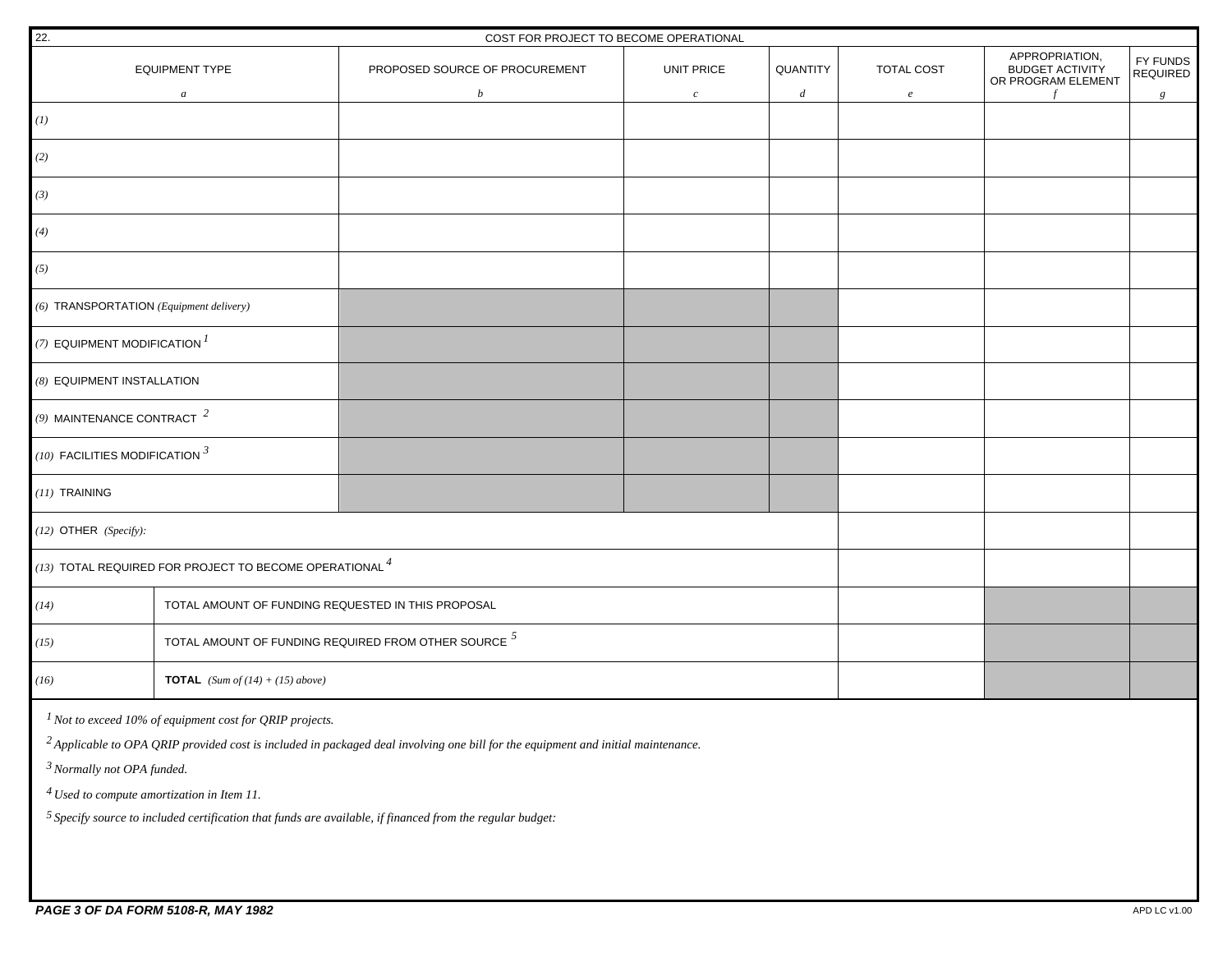| 23.           | SUMMARY OF SAVINGS (MANPOWER AND DOLLARS)                                                       |                                                             |                |                                                                                                      |                 |                          |    |    |                   |             |             |    |               |             |             |    |
|---------------|-------------------------------------------------------------------------------------------------|-------------------------------------------------------------|----------------|------------------------------------------------------------------------------------------------------|-----------------|--------------------------|----|----|-------------------|-------------|-------------|----|---------------|-------------|-------------|----|
|               |                                                                                                 | SAVINGS                                                     |                |                                                                                                      |                 | REAPPLICATION OF SAVINGS |    |    |                   |             |             |    |               |             |             |    |
| <b>ITEMS</b>  | NO. MPR<br>OR MHR                                                                               | $\begin{array}{l} \text{TYPE} \\ \text{PERS}^6 \end{array}$ | <b>DOLLARS</b> |                                                                                                      | PROGRAM ELEMENT |                          |    |    | TDA PARA AND LINE |             |             |    | FUNCTION CODE |             |             |    |
|               | $\boldsymbol{a}$                                                                                | $\boldsymbol{b}$                                            | $\mathcal{C}$  | d                                                                                                    | e.              | <b>FROM</b>              | f. | TO | g.                | <b>FROM</b> | $\vert h$ . | TO | $i$ .         | <b>FROM</b> | $\dot{i}$ . | TO |
| (1)           | REQUIREMENTS AND<br>AUTHORIZATIONS ELIMINATED                                                   |                                                             |                |                                                                                                      |                 |                          |    |    |                   |             |             |    |               |             |             |    |
| (2)           | <b>REQUIREMENTS ONLY</b><br><b>ELIMINATED</b>                                                   |                                                             |                |                                                                                                      |                 |                          |    |    |                   |             |             |    |               |             |             |    |
| (3)           | BORROWED MILITARY<br>MANPOWER RELEASED                                                          |                                                             |                |                                                                                                      |                 |                          |    |    |                   |             |             |    |               |             |             |    |
| (4)           | <b>OVERHIRES OR TEMPORARIES</b><br>TERMINATED                                                   |                                                             |                |                                                                                                      |                 |                          |    |    |                   |             |             |    |               |             |             |    |
| (5)           | HOURS OVERTIME<br><b>ELIMINATED</b>                                                             |                                                             |                |                                                                                                      |                 |                          |    |    |                   |             |             |    |               |             |             |    |
| (6)           | MANHOURS SAVED FROM<br>MULTIPLE POSITIONS <sup>7</sup>                                          |                                                             |                |                                                                                                      |                 |                          |    |    |                   |             |             |    |               |             |             |    |
| (7)           | OTHER DOLLAR SAVINGS<br>(Excluding Manpower), e.g.,<br>CONTRACT COSTS & UTILITIES               |                                                             |                |                                                                                                      |                 |                          |    |    |                   |             |             |    |               |             |             |    |
| (8)           |                                                                                                 |                                                             |                |                                                                                                      |                 |                          |    |    |                   |             |             |    |               |             |             |    |
| (9)           |                                                                                                 |                                                             |                |                                                                                                      |                 |                          |    |    |                   |             |             |    |               |             |             |    |
| (10)          |                                                                                                 |                                                             |                |                                                                                                      |                 |                          |    |    |                   |             |             |    |               |             |             |    |
| (11)          | <b>TOTAL DOLLAR SAVINGS</b>                                                                     |                                                             |                |                                                                                                      |                 |                          |    |    |                   |             |             |    |               |             |             |    |
| 6<br>$(6)$ WO | (1) US Graded<br>(2) US Wage Board<br>$(3)$ DHFN<br>$(4)$ IHFN<br>$(5)$ Officer<br>(7) Enlisted |                                                             |                | $7$ Reflect specific duties being performed with additional manhours available (equivalent manyears) |                 |                          |    |    |                   |             |             |    |               |             |             |    |